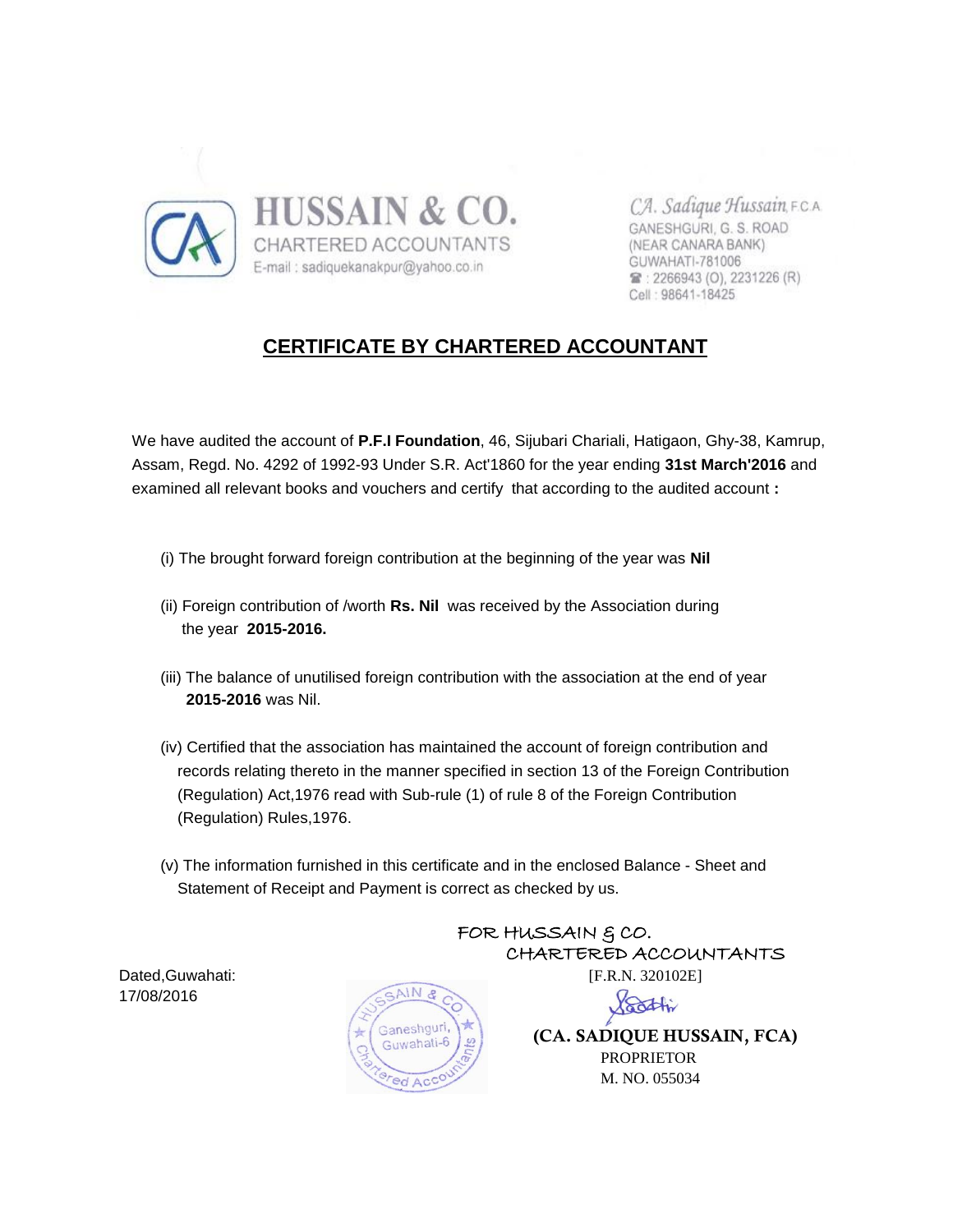# **P.F.I. FOUNDATION**

46, SIJUBARI CHARIALI HATIGAON, GUWAHATI-38 DIST.: KAMRUP, ASSAM REGD. NO. 4292 OF 1992-93

Balance Sheet as on 31/03/16 in respect of FCRA Fund

| <b>Liabilities</b>                                                                                                                                                                                                                |                | Amt. in Rs.    | <b>Assets</b>                                                                                          |           | Amt. in Rs.  |
|-----------------------------------------------------------------------------------------------------------------------------------------------------------------------------------------------------------------------------------|----------------|----------------|--------------------------------------------------------------------------------------------------------|-----------|--------------|
| General fund A/c<br>Opening balance                                                                                                                                                                                               | $-1,24,025.00$ |                | Construction of classrooms &<br>workshed for vocational training<br>centre(Rural Technology Institute) |           |              |
| Less: Excess of<br>expenditure over<br>income trfd.                                                                                                                                                                               |                |                | at Alamkhani, Karimgani<br>Opening balance                                                             |           | 14,25,922.00 |
| from income &<br>expenditure A/c                                                                                                                                                                                                  | $-6,612.00$ :  | $-1,30,637.00$ | <b>Closing balance</b><br>Cash in hand                                                                 | 560.00    |              |
| Reserve & surplus                                                                                                                                                                                                                 |                |                | Bal.with S.B.I, Hatigaon                                                                               |           |              |
| Capital Grant received from                                                                                                                                                                                                       |                |                | Chariali Br., S.B A/c                                                                                  |           |              |
| OFFER, 19/1385, A-East Kallai,<br>Calicut-673003, Kerala, India,<br>For construction of classrooms<br>& workshed for vocational<br>trainning centre<br>(Rural Technology Institute at<br>Alamkhani, karimganj)<br>Opening balance | ÷              | 14,15,000.00   | No-030072336965                                                                                        | 2,329.00: | 2,889.00     |
|                                                                                                                                                                                                                                   |                |                |                                                                                                        |           |              |
| Amount due to general fund                                                                                                                                                                                                        |                |                |                                                                                                        |           |              |
| (opening balance)                                                                                                                                                                                                                 |                | 1,44,448.00    |                                                                                                        |           |              |
|                                                                                                                                                                                                                                   |                | 14,28,811.00   |                                                                                                        |           | 14,28,811.00 |

#### **Auditor's Report :**

We have audited the above Balance sheet as on **31/03/16,** in respect of Foreign Contribution (Regulation) Act'1976 of P.F.I. Foundation, Assam, and the Annexed Income & Expenditure Account as well as Receipt and Payment A/c for the year ended on 31/03/16, on the basis of Books of Account and other records produced before us and found the same to be in agreement herewith.

Dated,Guwahati: 17/08/2016



FOR HUSSAIN  $$CO.$  CHARTERED ACCOUNTANTS [F.R.N. 320102E]

Soothi

 **(CA. SADIQUE HUSSAIN, FCA)** PROPRIETOR M. NO. 055034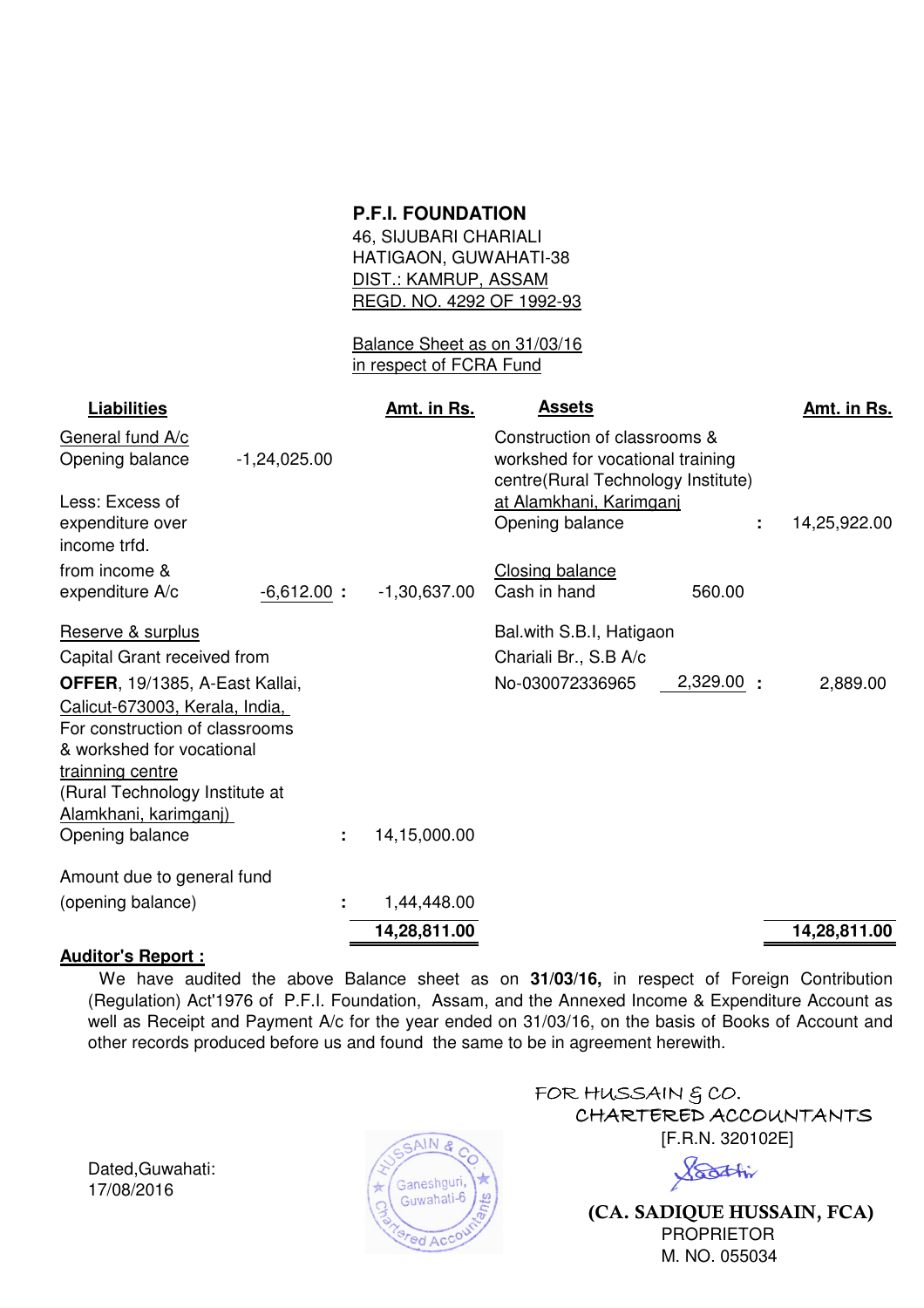#### **P.F.I. FOUNDATION**

 46, SIJUBARI CHARIALI HATIGAON, GUWAHATI-38 DIST.: KAMRUP, ASSAM REGD. NO. 4292 OF 1992-93

#### Statement of Income & Expenditure Account for the year ended on 31/03/16 in respect of FCRA Fund

| <b>Expenditure</b>         |   | Amt. In Rs. | <b>Income</b>                                                 |  | Amt. In Rs. |
|----------------------------|---|-------------|---------------------------------------------------------------|--|-------------|
| To Administrative Expenses | ÷ | 6,612.00    | By Excess of expenditure over<br>income trfd.to Balance Sheet |  | 6,612.00    |
|                            |   | 6,612.00    |                                                               |  | 6,612.00    |

In terms of our report below the Balance sheet examined and found correct.

Dated,Guwahati: 17/08/2016



FOR HUSSAIN  $6$  CO. CHARTERED ACCOUNTANTS [F.R.N. 320102E]

> Soothi  **(CA. SADIQUE HUSSAIN, FCA)** PROPRIETOR M. NO. 055034